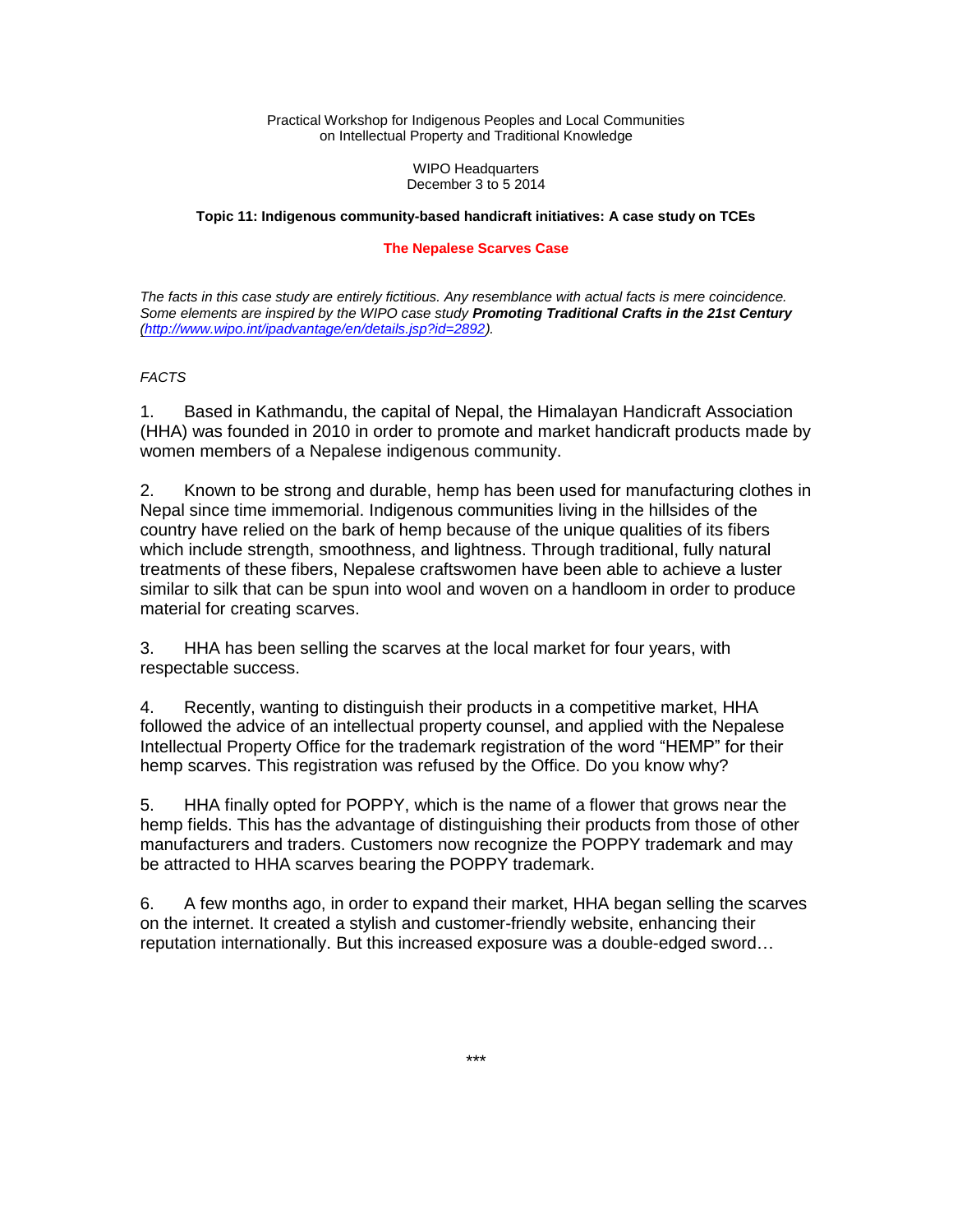a) While browsing the Internet, HHA discovers a Nepalese website that sells massproduced scarves made of synthetic polyester fibers that look like hemp silk bearing the trademark "HOPPY" on the tag.

HHA is disheartened because that competitor is free-riding on the goodwill of the POPPY trademark and misleading customers into buying his fake products instead.

b) Additionally, HHA finds out that a fashion designer draws inspiration from the sacred symbols represented on the traditional scarves and creates dresses with similar patterns, which she sells under her own label. She does not copy directly or exactly any of the patterns, but her dresses definitely evoke a certain Nepalese style.

HHA and the craftswomen it represents are very concerned about the situation. They want to stop others from doing those acts and realize that they need a firm understanding of key intellectual property principles and tools.

HHA seeks your advice to safeguard their intellectual property rights and interests. Based on what you learned during this workshop, how could you assist them?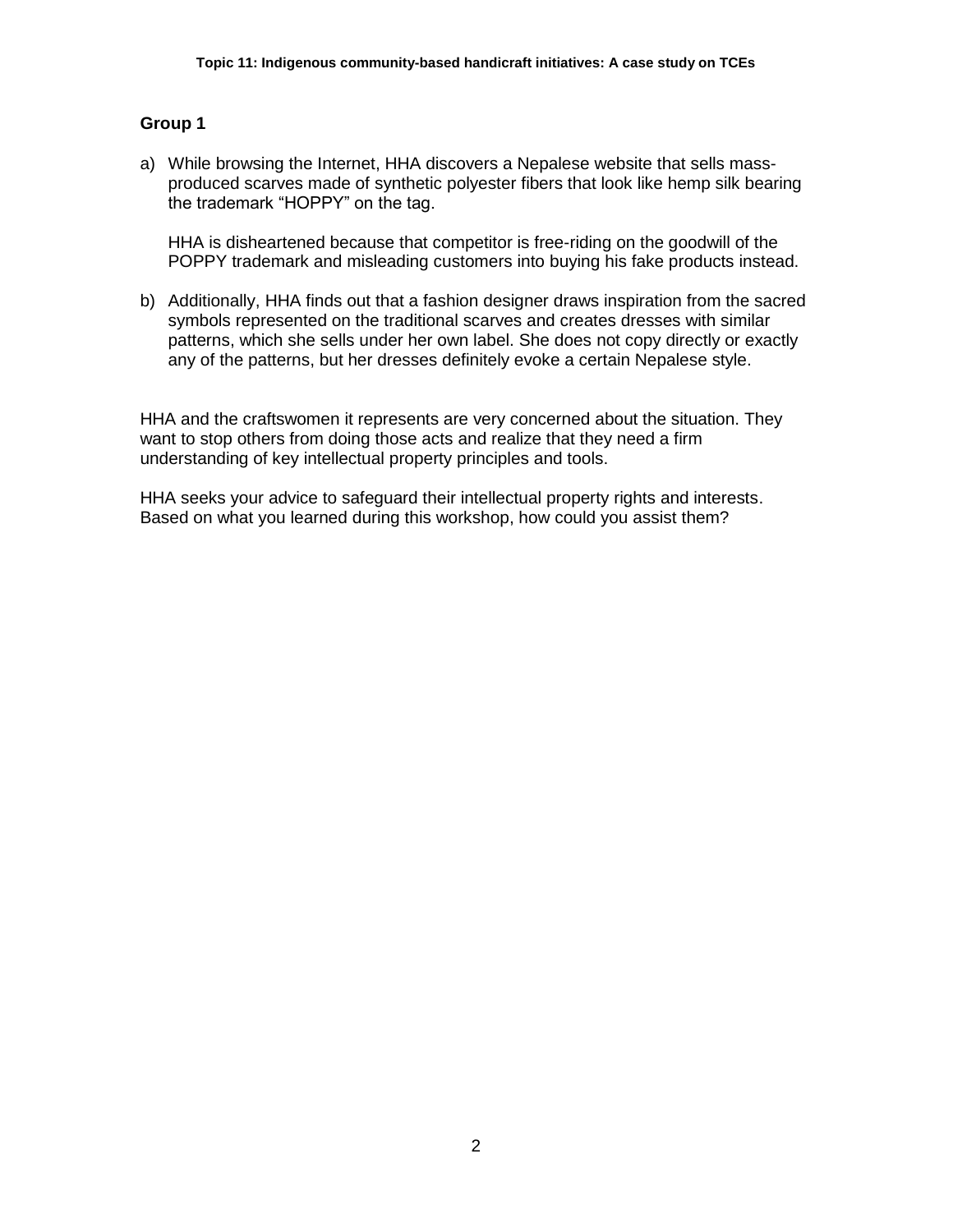a) HHA tours the region to identify new markets. It notices that a village in a neighboring valley is producing scarves looking very similar to those that its craftswomen have been doing for centuries. At first, the association is furious. How could a neighboring village produce knock-offs?

HHA decides to speak with the responsible craftspeople in the village, asking them to stop imitating their scarves. After a rather pleasant discussion, it realizes that it is actually also the centuries-old tradition of the people of that village to make scarves with similar designs. From a potential threat, HHA now sees a benefit in partnering with the village's craftspeople.

What kind of IP tools could they commonly develop and use? What are the advantages and drawbacks of those options? Could you explain why you would choose one over the other?

b) A sports gear entrepreneur once visits the HHA workshop and takes many notes on the techniques and skills that the women employ to weave their scarves. A few months later, HHA discovers that the entrepreneur uses the traditional weaving technique not to make scarves or any other clothing item, but to make parachute straps. The technique is known to make very resistant material which is perfect for the parachute's strict safety standards.

HHA and the craftswomen it represents are very concerned about the situation. They want to stop the entrepreneur from using their traditional technique and realize that they need a firm understanding of key intellectual property principles and tools.

HHA seeks your advice to safeguard their intellectual property rights and interests. Based on what you learned during this workshop, how could you assist them?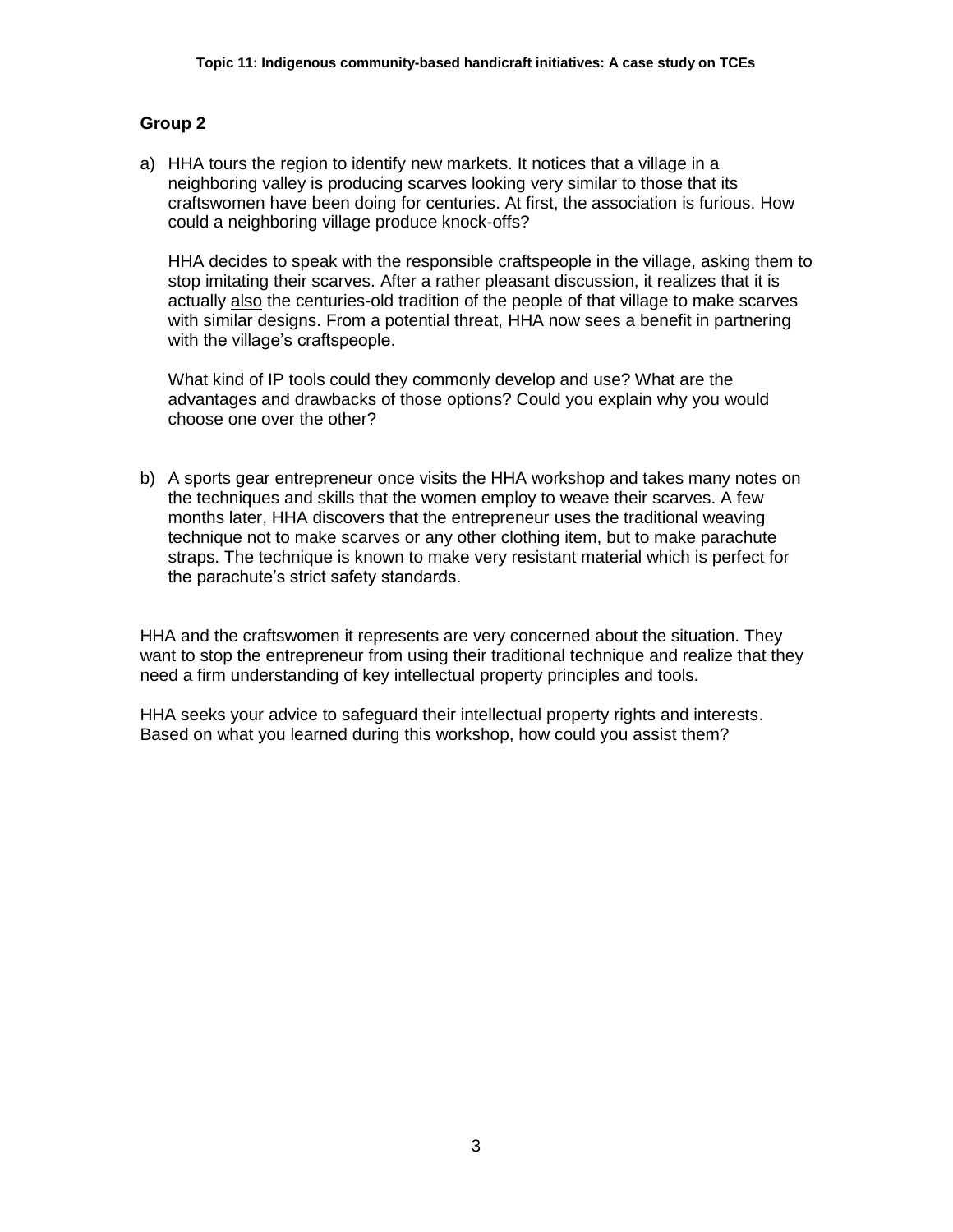- a) A small producer in Bhutan, a neighboring country, makes similar scarves using the same raw material, hemp. That producer knows that Nepalese scarves have acquired quite a reputation lately, and markets its scarves as "Made in Nepal" at the local market in Kathmandu. Is he allowed to do so, and why? What IP tool could HHA use to avoid this from happening? What are the benefits of using such a tool?
- b) Additionally, HHA finds out that a fashion designer draws inspiration from the sacred symbols represented on the traditional scarves and creates dresses with similar patterns, which she sells under her own label. She does not copy directly or exactly any of the patterns, but her dresses definitely evoke a certain Nepalese style.

HHA and the craftswomen it represents are very concerned about the situation. They want to stop others from doing those acts and realize that they need a firm understanding of key intellectual property principles and tools.

HHA seeks your advice to safeguard their intellectual property rights and interests. Based on what you learned during this workshop, how could you assist them?